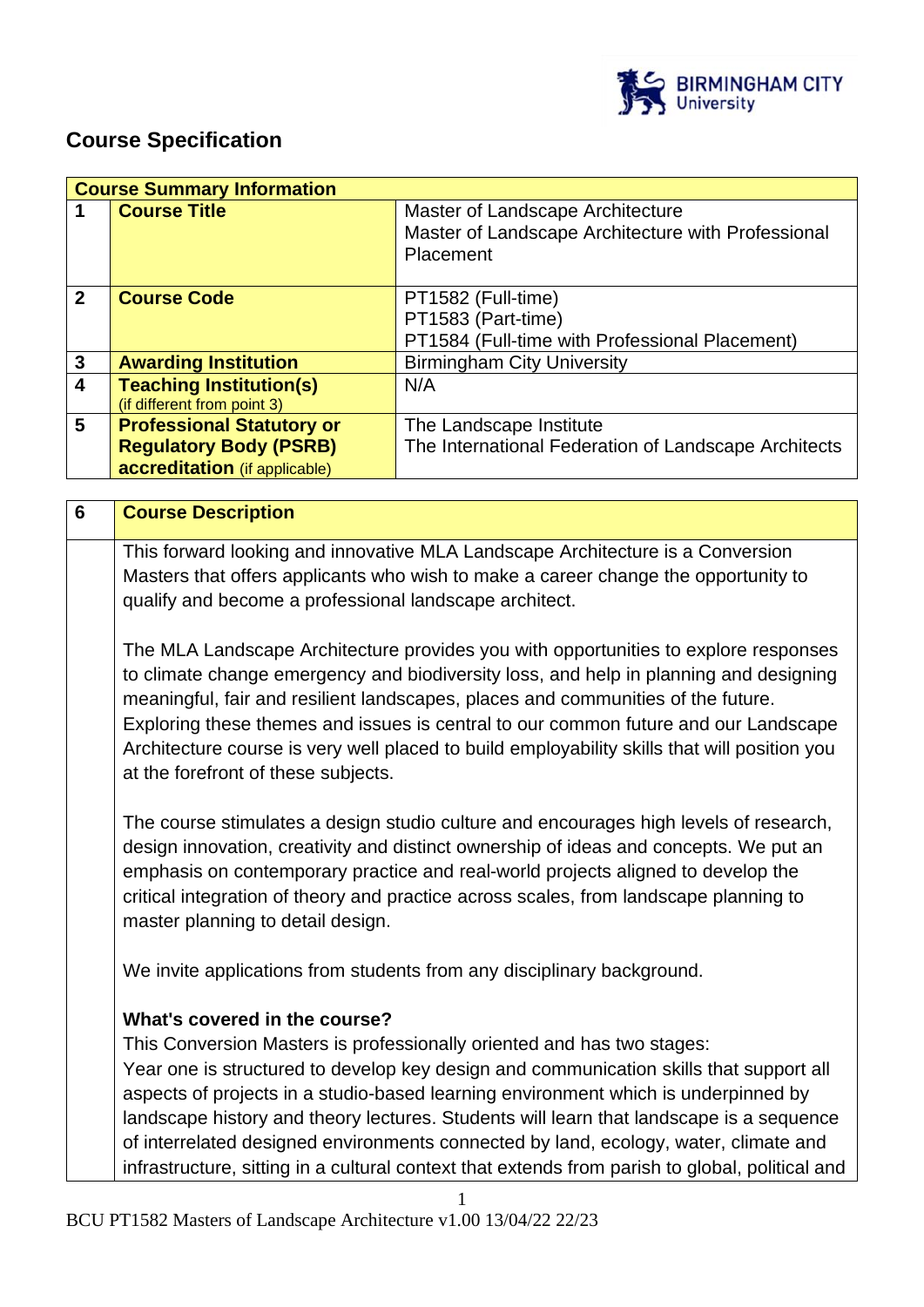

economic systems. The design skills will develop from process-led narratives using industry standard visual communication and analysis techniques, which include digital mapping and three-dimensional modelling, model making, virtual reality, visualisation, rendering, drawing, and design across the range of scales.

Year two builds on the foundation of knowledge and skills acquired in year 1 and will help you develop further the creative, artistic, technical and intellectual abilities through a diverse range of design projects that explore contemporary issues, which grow in scale and complexity. The format of studio learning is continued with an increased emphasis on research and experimentation. Design themes include research-led design projects relating to landscape health and well-being, habitat creation and biodiversity, climate change, settlement design and food security, as well as large infrastructure schemes like High Speed 2 (HS2) and the West Midlands National Park.

Our modules, including our new **Design for Climate Change** module, provide a fascinating forum for systems scale interventions, innovation and exploration of new sustainable approaches to respond to the climate change emergency, imaginative solutions to extreme weather events, biodiversity loss and for the planning and designing of ecologically inspired places and communities.

Our links to industry, local authorities and our Co.Lab partners offer an opportunity for you to be involved in the complex nature and challenges of being a landscape architect in the real world. These extend to collaborating with local stakeholders and institutions and working alongside colleagues across the University on projects that demonstrate the authority of Landscape Architecture in improving the quality of future urban and rural living.

The Professional Placement version of the course is optional and is offered as an alternative to the standard version of the course. This will allow you to complete a credit bearing, 20-week Professional Placement as an integral part of your Master's Degree. The purpose of the Professional Placement is to improve your employability skills which will, through the placement experience, allow you to evidence your professional skills, attitudes and behaviours at the point of entry to the postgraduate job market. Furthermore, by completing the Professional Placement, you will be able to develop and enhance your understanding of the professional work environment, relevant to landscape architecture, and reflect critically on your own professional skills development within the workplace.

## **Employment opportunities and flexible learning**

Our postgraduate course has been running for over 60 years which means that over this time a well-established employer network has evolved with former students setting up nationally renowned consultancies representing all levels of the profession from director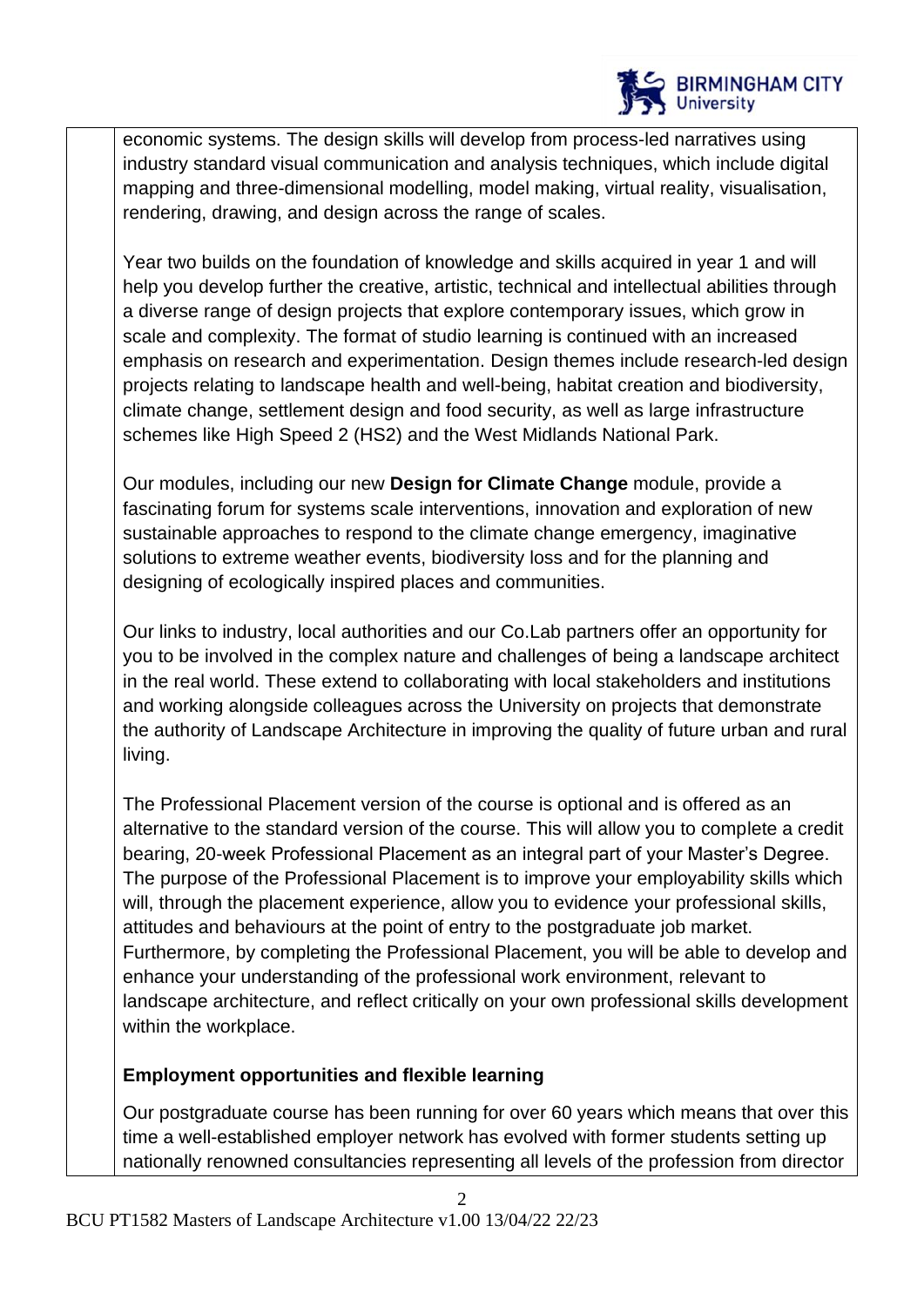

to associate landscape architect. We have very strong links with local, regional and national employers and through this you will be able to take advantage of these extensive relationships.

Many of our students opt to work in practice and study part-time after year one. To help balance the MLA with your existing commitments, we have structured the course to provide some flexibility so that you have the option to complete the MLA in two years by dedicating one day a week in your first year and two days a week in your second year. Alternatively, you can complete the course over three years by following the one day a week model.

## **Professional standards**

Each year, the course is assessed to evaluate how it meets the accreditation standards set by the Landscape Institute; in particular, how the curriculum prepares employmentready students. To ensure the academic rigor and creative flair is maintained, the course is reviewed annually by External Examiners.

Our Master's courses are fully accredited by the Landscape Institute and recognised by the International Federation of Landscape Architects. We are also an active member of the European Council of Landscape Architecture Schools.

|    | <b>Course Awards</b>                               |               |                |
|----|----------------------------------------------------|---------------|----------------|
| 7a | <b>Name of Final Award</b>                         | <b>Level</b>  | <b>Credits</b> |
|    |                                                    |               | <b>Awarded</b> |
|    | Master of Landscape Architecture                   |               | 300            |
|    | Master of Landscape Architecture with Professional |               | 360            |
|    | Placement                                          |               |                |
|    |                                                    |               |                |
| 7b | <b>Exit Awards and Credits Awarded</b>             |               |                |
|    | Postgraduate Diploma in Landscape Studies          | $7$ (stage 1) | 120            |
|    | Postgraduate Diploma in Landscape Architecture     | $7$ (stage 2) | 120            |
|    |                                                    |               |                |

**8 Derogation from the University Regulations**  Condonement and compensation not permitted The final award of MLA Landscape Architecture is based on the overall average of all Stage 2 modules equivalent to 180 credits

| 9 | <b>Delivery Patterns</b> |                |                                |         |
|---|--------------------------|----------------|--------------------------------|---------|
|   | <b>Mode(s) of Study</b>  | Location(s) of | <b>Duration of Study</b>       | Code(s) |
|   |                          | <b>Study</b>   |                                |         |
|   | Full-time (Sept start)   | Parkside       | 2 years (5 semesters)   PT1582 |         |
|   | Part-time (Sept start)   | Parkside       | 3 years (7 semesters)          | PT1583  |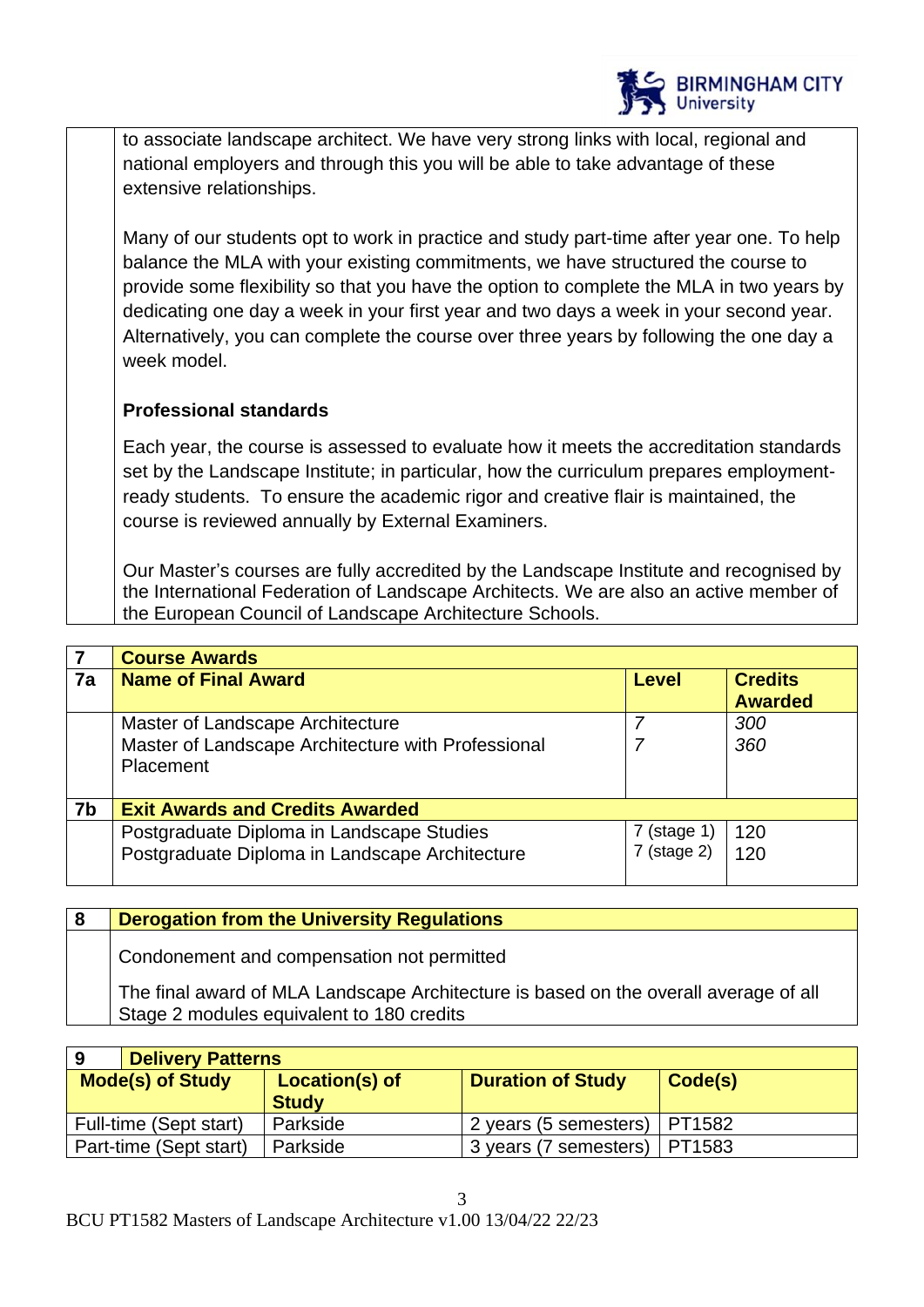

| Full-time (Jan start)  | Parkside | 2.5 years $(6)$                | PT1582 |
|------------------------|----------|--------------------------------|--------|
|                        |          | semesters)                     |        |
| Full-time with         | Parkside | 2.5 years $(6)$                | PT1584 |
| <b>Placement (Sept</b> |          | semesters)                     |        |
| start)                 |          |                                |        |
| Full-time with         | Parkside | 3 years (7 semesters)   PT1584 |        |
| Placement (Jan start)  |          |                                |        |

| 10             | <b>Entry Requirements</b>                                                                                                                                                                                                                                                                                                                                                                                                                                                                                                                                                                                                                                                                                                                                                                                                                                                       |                                                                                                                                                                                                                                                                                                                                                                                                                                                                                                                 |
|----------------|---------------------------------------------------------------------------------------------------------------------------------------------------------------------------------------------------------------------------------------------------------------------------------------------------------------------------------------------------------------------------------------------------------------------------------------------------------------------------------------------------------------------------------------------------------------------------------------------------------------------------------------------------------------------------------------------------------------------------------------------------------------------------------------------------------------------------------------------------------------------------------|-----------------------------------------------------------------------------------------------------------------------------------------------------------------------------------------------------------------------------------------------------------------------------------------------------------------------------------------------------------------------------------------------------------------------------------------------------------------------------------------------------------------|
|                | Home:                                                                                                                                                                                                                                                                                                                                                                                                                                                                                                                                                                                                                                                                                                                                                                                                                                                                           | Applications are welcome from applicants within undergraduate<br>degree in any subject. This includes applicants from any of the<br>cognate disciplines.<br>Applicants should have a first degree or equivalent at 2:2                                                                                                                                                                                                                                                                                          |
|                | EU:                                                                                                                                                                                                                                                                                                                                                                                                                                                                                                                                                                                                                                                                                                                                                                                                                                                                             | Applications are welcome from applicants within undergraduate<br>degree in any subject. This includes applicants from any of the<br>cognate disciplines.<br>Advanced English Skills are essential as this is a taught MA and<br>all project work requires accurate and appropriate communication<br>in English language. Non-English speakers should have IELTS<br>6.0 in the following categories - reading, speaking, listening and<br>writing.<br>Applicants should have a first degree or equivalent at 2:2 |
| International: |                                                                                                                                                                                                                                                                                                                                                                                                                                                                                                                                                                                                                                                                                                                                                                                                                                                                                 | Applications are welcome from applicants within undergraduate<br>degree in any subject. This includes applicants from any of the<br>cognate disciplines.<br>Advanced English Skills are essential as this is a taught MA and<br>all project work requires accurate and appropriate communication<br>in English language. Non-English speakers should have IELTS<br>6.0 in the following categories - reading, speaking, listening and<br>writing.<br>Applicants should have a first degree or equivalent at 2:2 |
|                | Access:                                                                                                                                                                                                                                                                                                                                                                                                                                                                                                                                                                                                                                                                                                                                                                                                                                                                         | n/a                                                                                                                                                                                                                                                                                                                                                                                                                                                                                                             |
| 11             | <b>Course Aims</b>                                                                                                                                                                                                                                                                                                                                                                                                                                                                                                                                                                                                                                                                                                                                                                                                                                                              |                                                                                                                                                                                                                                                                                                                                                                                                                                                                                                                 |
|                | To offer a broad range of skills and knowledge specific to Landscape Architecture<br>$\bullet$<br>building on the student's diverse existing graduate-level skills and knowledge<br>To engage students with contemporary issues across a range of scales and<br>$\bullet$<br>complexities<br>To prepare students to advance knowledge of professional and interdisciplinary practice<br>$\bullet$<br>in new and emerging areas of practice, considering high level of originality, insight and<br>critical judgement<br>To provide environmentally and socially responsible professionals who are committed to<br>$\bullet$<br>the sustainable and resilient development of cultural and natural landscapes<br>To prepare students to advance their careers and start their Pathway to Chartership of<br>$\bullet$<br>the Landscape Institute or equivalent professional bodies |                                                                                                                                                                                                                                                                                                                                                                                                                                                                                                                 |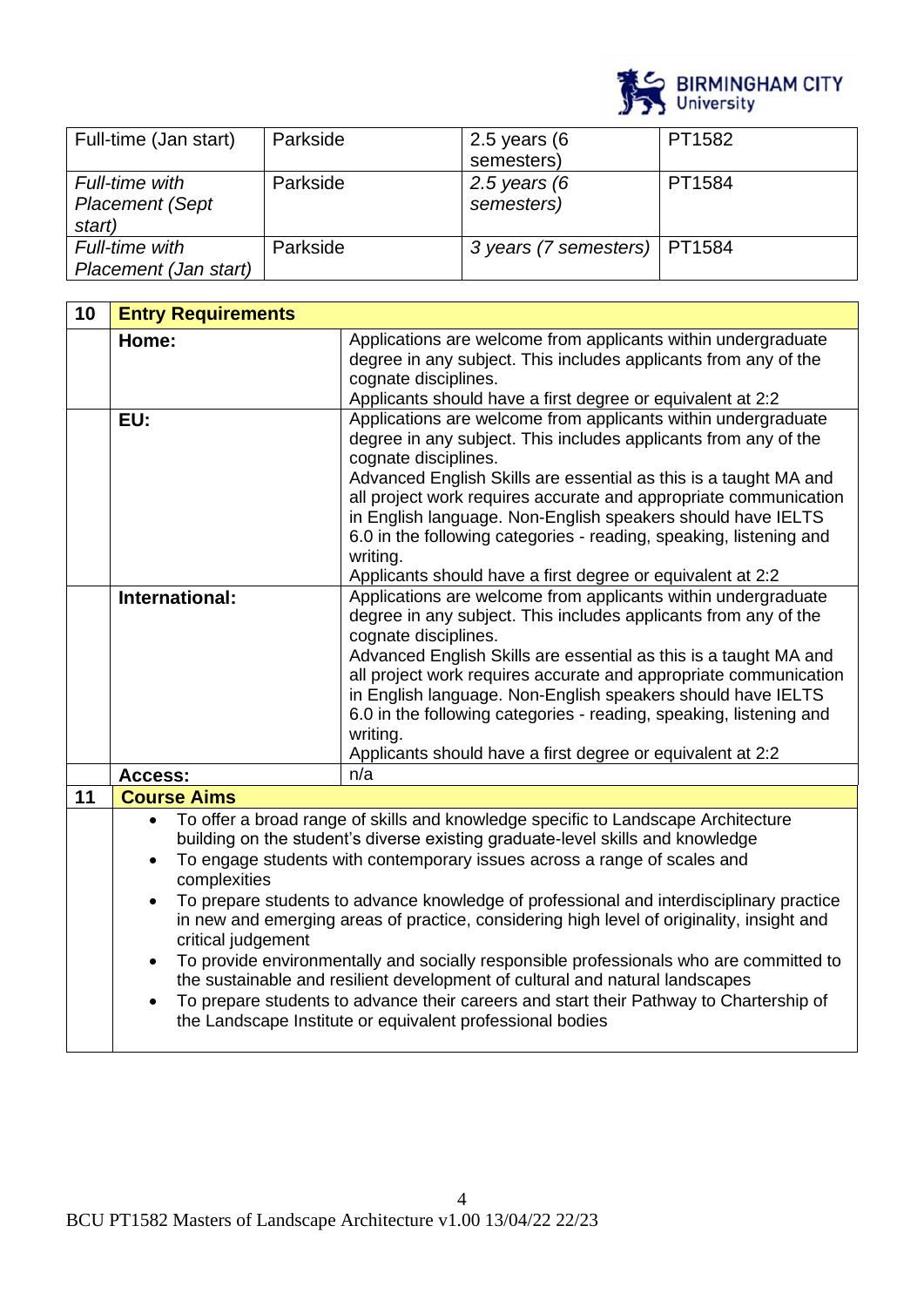

| 12                      | <b>Course Learning Outcomes</b>                                                                                                                                                                                                                                                                                           |
|-------------------------|---------------------------------------------------------------------------------------------------------------------------------------------------------------------------------------------------------------------------------------------------------------------------------------------------------------------------|
|                         | Knowledge & Understanding                                                                                                                                                                                                                                                                                                 |
| 1                       | Evaluate knowledge of the histories, theories, philosophies, practices and the socio-cultural<br>contexts of landscape architecture, including on national and international levels, and to critically<br>evaluate their possible impact or implications for contemporary practice.                                       |
| $\overline{2}$          | Develop design methodologies, processes and media, including research and reflective<br>analysis, and employ these to develop critical judgements, concepts and design proposals that<br>use evidence and reasoned arguments to solve complex challenges across multiple scales and<br>time.                              |
| $\mathbf{3}$            | Evaluate knowledge of complex human and environmental systems and natural processes and<br>their application and their deployment in planning and design proposals to achieve<br>environmentally and climate responsible and visually appropriate solutions in complex spatial<br>and temporal situations.                |
| $\overline{\mathbf{4}}$ | Apply knowledge of materiality in landscape architecture and technical expertise including<br>sustainable construction and planting materials and their use in design proposals.                                                                                                                                          |
| $5\phantom{1}$          | Deepen and advance the theoretical and critical practice of landscape architecture in a field of<br>contemporary enquiry that is underpinned by extensive research, considering systemic and<br>integrated knowledge across scales, domains and the various stages of design process.                                     |
|                         |                                                                                                                                                                                                                                                                                                                           |
|                         | <b>Skills and other attributes</b>                                                                                                                                                                                                                                                                                        |
|                         |                                                                                                                                                                                                                                                                                                                           |
| 6                       | Create innovative and integrated design proposals that engage with different stages of design<br>process in landscape architecture, including detailing and specifications.                                                                                                                                               |
| $\overline{7}$          | Employ professional judgement, ethics and values in collaborative approaches and provide<br>skillsets in the inter-disciplinary and multi-disciplinary interface and design process between the<br>different areas of the profession, and between landscape architecture and other professions.                           |
| 8                       | Employ, criticise and evaluate new ideas, articulate and integrate research and design<br>processes and methods to effectively develop, and when appropriate test, hypothesis and<br>speculate design scenarios.                                                                                                          |
| 9                       | Define and analyse problems and issues and work effectively both independently and<br>collaboratively with others, exercising judgement to achieve outcomes and meet deadlines.                                                                                                                                           |
| 10                      | Use a variety of communication techniques to articulate ideas and design proposals in a variety<br>of media and forms to a diverse audience, including awareness of and ability to use IT packages<br>and tools commonly encountered in the professional workplaces and communicate effectively<br>orally and in writing. |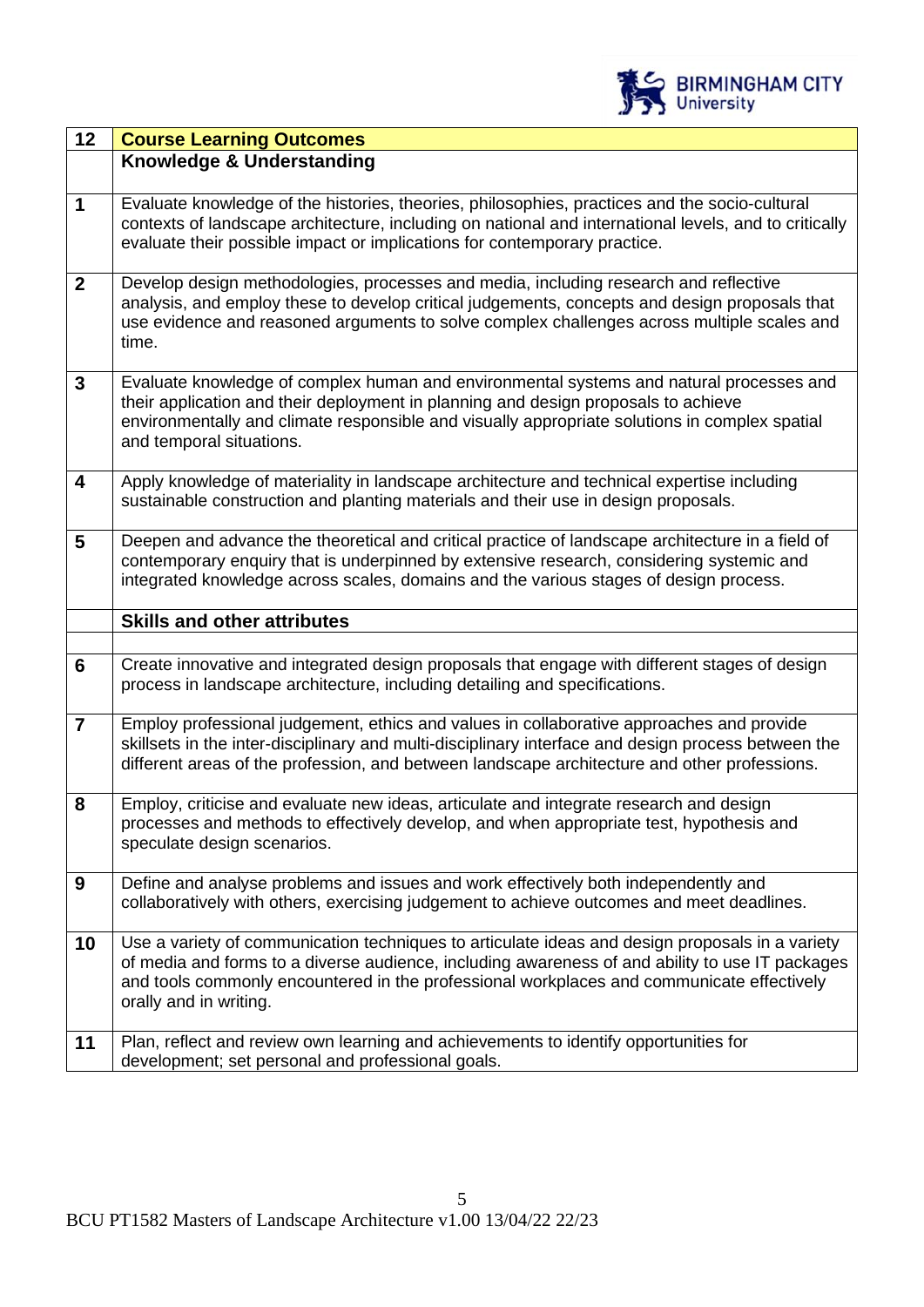

| 13                      | <b>Level Learning Outcomes</b>                                                                                                                                                                                                                                                                            |
|-------------------------|-----------------------------------------------------------------------------------------------------------------------------------------------------------------------------------------------------------------------------------------------------------------------------------------------------------|
|                         | Upon completion of 120 credits of Stage 1, Postgraduate Diploma in Landscape Studies,<br>students will be able to:                                                                                                                                                                                        |
| $\mathbf 1$             | Survey several aspects of a site and to analyse and evaluate findings to inform a narrative-<br>driven design proposal                                                                                                                                                                                    |
| $\overline{2}$          | Explain the histories, cultures and production of landscapes and evaluate their importance for<br>contemporary practice                                                                                                                                                                                   |
| $\mathbf{3}$            | Investigate and evaluate theory and practice, including the use of precedents, the development<br>of design principles and concepts that are synthesised in design proposals                                                                                                                              |
| $\overline{\mathbf{4}}$ | Apply exploratory methods and problem-solving skills to the design process and the<br>development of design strategies                                                                                                                                                                                    |
| 5                       | Understand the socio-cultural and environmental systems involved in landscape architecture,<br>including making connections between people, place and nature connect.                                                                                                                                     |
| $6\phantom{1}$          | Present and communicate ideas and design proposals using a wide of visual and graphic<br>communication media                                                                                                                                                                                              |
| $\overline{\mathbf{7}}$ | Apply professional working methods, manage time and the production of outputs effectively                                                                                                                                                                                                                 |
|                         |                                                                                                                                                                                                                                                                                                           |
|                         | Upon completion of 240 credits, Postgraduate Diploma in Landscape Architecture,<br>students will be able to:                                                                                                                                                                                              |
| 8                       | Evaluate knowledge of the histories, theories, philosophies, practices and the socio-cultural<br>contexts of landscape architecture, including on national and international levels, and to critically<br>evaluate their possible impact or implications for contemporary practice                        |
| 9                       | Develop design methodologies, processes and media, including research and reflective<br>analysis, and employ these to develop critical judgements, concepts and design proposals that<br>use evidence and reasoned arguments to solve complex challenges across multiple scales and<br>time               |
| 10                      | Evaluate knowledge of complex human and environmental systems and natural processes and<br>their application and their deployment in planning and design proposals to achieve<br>environmentally and climate responsible and visually appropriate solutions in complex spatial<br>and temporal situations |
| 11                      | Apply knowledge of materiality in landscape architecture and technical expertise including<br>sustainable construction and planting materials and use them in design proposals                                                                                                                            |
|                         |                                                                                                                                                                                                                                                                                                           |

**14 Course Learning, Teaching and Assessment Strategy Design studio** The design studio is the primary educational venue where knowledge exchange and ideas are developed and discussed. It is used for learning about design by giving students simulated experience of resolving design issues and briefs in a diverse range of situations that mimics real-word scenarios. These projects give students opportunities to embody knowledge and skills from the range of modules and to integrate the different taught aspects of the discipline as well as to develop different methods and processes of design. The combination of different presentation methods extend the learning experience and are essential to developing professional communication skills. Each design studio module will be driven by design projects that will involve several of the teaching and learning methods described below. These normally include project related lectures, seminars, workshops, site visits and field trips, and continuous

6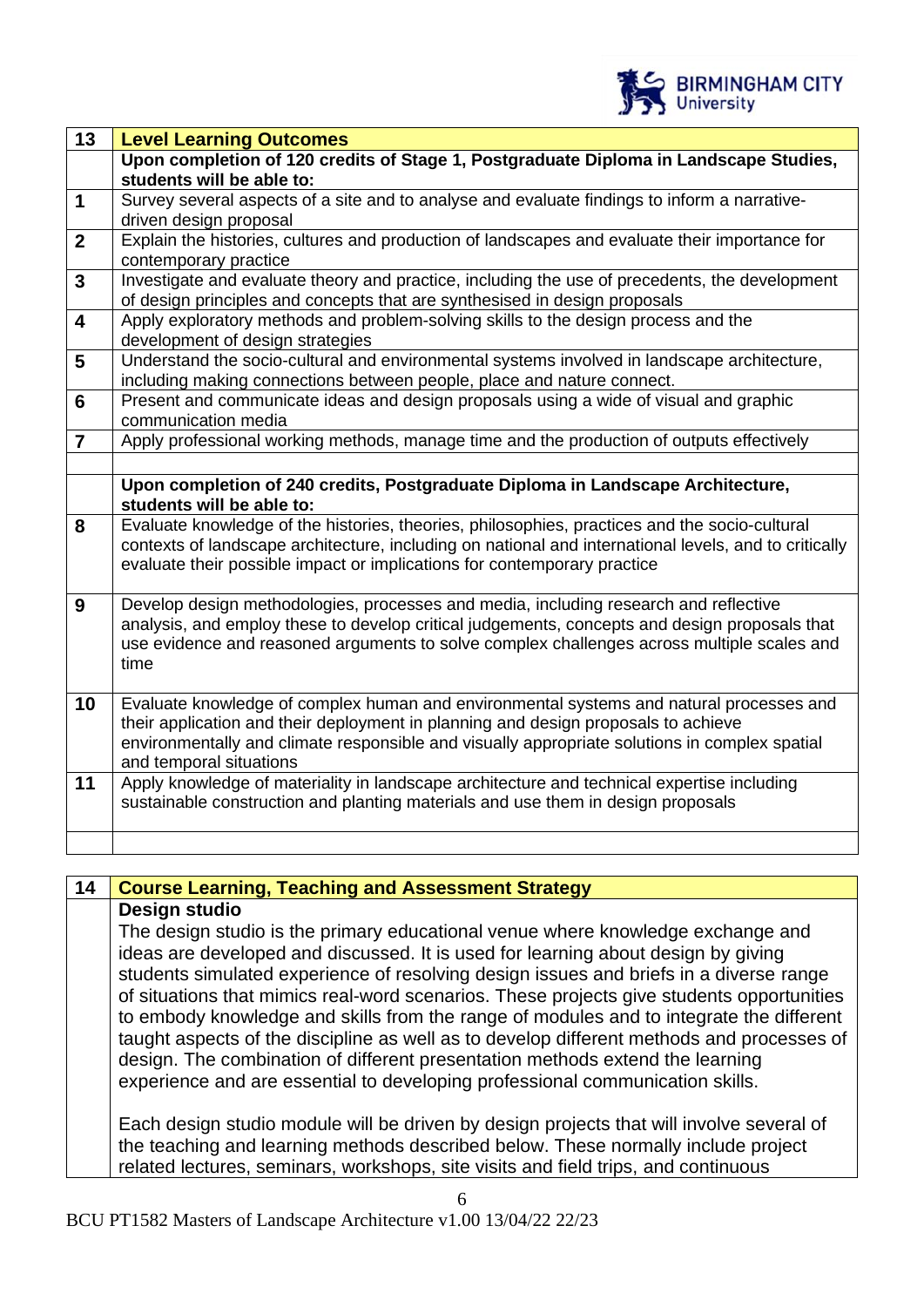

formative tutorials, pin-ups and critiques (reviews and 'crits') of work in progress for discussion and development, verbal and graphic presentation and exhibition of design work.

### **Lectures**

These include lecture series, individual and guest lectures and project-related lectures. Lectures provide a knowledge base, introducing, theories, principles, concepts and issues relating to the subject area and the learning outcomes for the course and motivating students towards independent study. Within the Birmingham School of Architecture & Design there will also be notice of lectures for other disciplines, but which are open to all students, e.g. Superstudio and Experimental Sustainability Studio masterclasses. Attending some of these widens perspective on students' own discipline.

## **Seminars**

Seminars take different forms depending on the level of study and the objectives of the module. They provide an opportunity to gain self-confidence in discussing and developing ideas and theories from lectures, reading, research and design projects. They develop intellectual skills, including understanding; analysing, reasoning, critical judgement, and oral presentation. They provide an opportunity to develop specialist interest and knowledge and examine a subject in depth.

## **Tutorials**

Tutorials are a key component of studio learning and teaching experience and they can take the form of group or individual tutorials. They enable students to develop interpersonal skills and encourage independence and self-confidence by receiving continuous guidance and formative feedback of work in progress which are key for students to attain a higher level of performance in the final summative assessment. They provide an opportunity for constructive discussion and criticism of their work with staff and their peer group at every stage of the module and help in the development of ideas, presentation and communication skills.

## **Research & Independent Study**

This may take a number of forms. Research and independent study enable students to develop personal interpretations of knowledge, critical skills and specialist interests as well as being an integral part of all studies and a preparation for professional life. It is essential to develop self-motivation, curiosity and a well organised personal research library of references.

## **Site visits/survey and Study trips**

In landscape architecture, the 'outdoor-environment' underpins experiential learning and provides opportunities for analysis and integration of knowledge. 'Site visits' are a fundamental stage of the design process and integral to the studio learning and fundamental skills are developed on evaluating a site for design purposes. Every design module will include at least one focused site visit to the site project. Throughout the course and as part of the modules there may also be organized study trips, from local, national and international character to give students the opportunity for an in-depth study of various aspects of landscapes and contemporary designs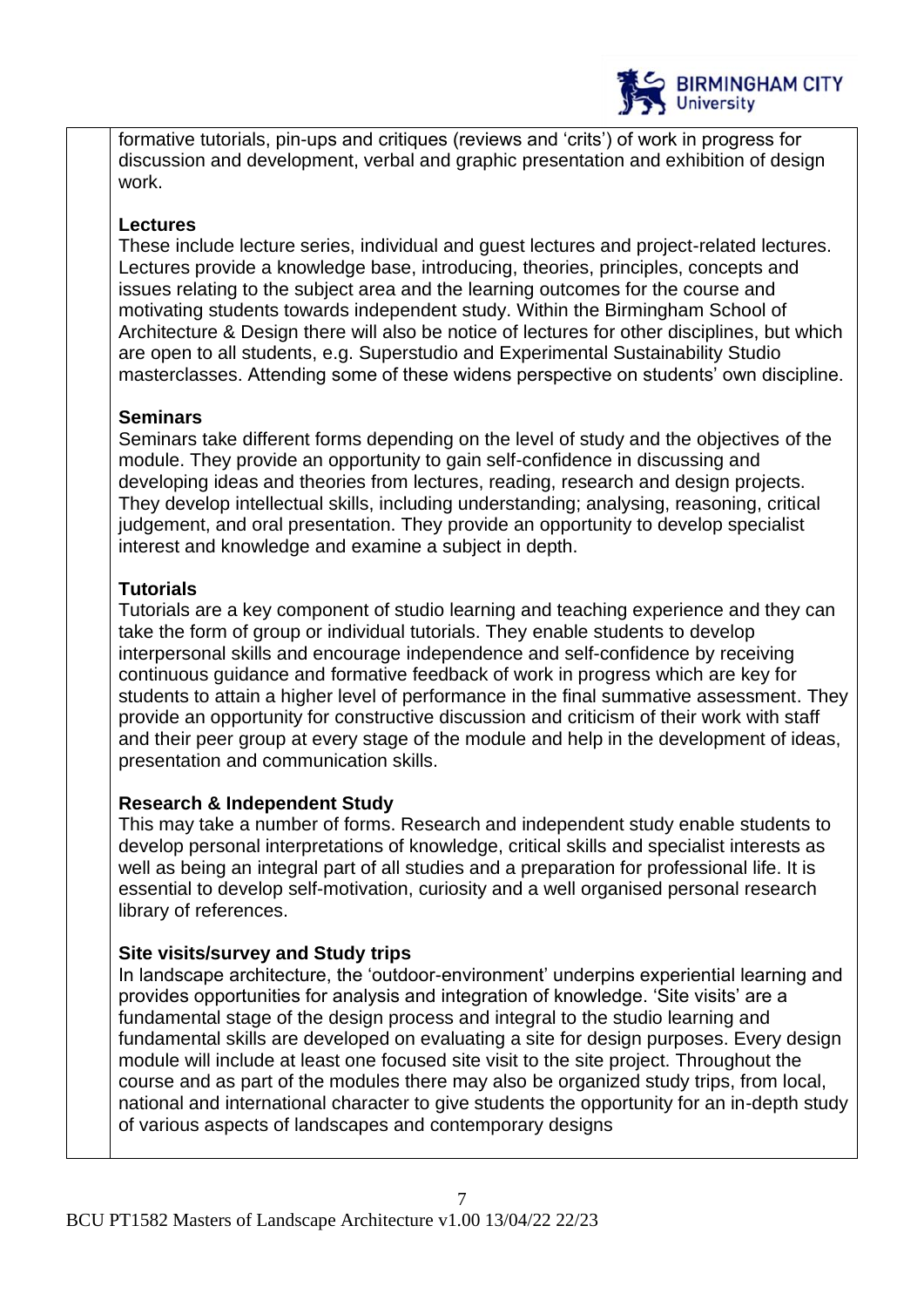

Some of modules may include online learning support. If this is applicable, more information will be provided by course tutors and in the relevant module descriptions.

### **Workshops**

These provide an opportunity for hands-on experience of learning techniques and skills, principally involving graphics, drawing, model making, software, construction, management and team skills. The aims of workshops are not necessarily to impart knowledge but focus on specific applications of theoretical knowledge and in so doing teaching an approach, an attitude and a method with which to integrate theoretical knowledge into the design process.

## **Shared Projects**

Where appropriate, vertical studios and shared projects between cohorts of students of the different disciplines, sometimes together with students from the Faculty of Arts, Design and Media, may be run. This ensures students understand the cross disciplinary context of their studies as well as providing a broader perspective for their own studies.

## **Assessment strategy**

Assessment is formative and summative. Both types of Assessment take place through appropriate display/presentation of work with supportive material face to face on campus, online and on Moodle according to what is detailed in the module.

The work presented for assessment will demonstrate the extent to which the student has fulfilled the learning outcomes for the module. Marks are awarded in terms of their ability to research, evaluate, conceptualise and realise your ideas, designs or written work as detailed in the Learning Outcomes of the particular Module. All modules on the course are supported by learning activities which will support the students continuous learning and development as well as help increase the student confidence, skills and knowledge and make it clear what is expected in the final assessments.

In all modules there are various opportunities for formative feedback and feedforward in the form of continuous tutorials and formal design reviews/crits, which provide verbal (oral or written) or drawn feedback. All of these, together with opportunities for students to engage in peer learning and assessment, intend to provide opportunities for the student to attain a higher level of performance in the final summative assessment.

## **Formative Assessment**

This type of learning is at the heart of the success of the design studio and takes place in a range of ways, some informal and others in a more formal way, and is used to help prepare students for an assessment; for example, when working on a design assignment, or compiling research for an essay. In order to facilitate this type of learning students are offered formative (practice) assessments during the period of study at each studio session in the form of individual or group tutorials, and at appropriate stages of the design process, seminar, or piece of work that includes written evidence. When they have completed a formative assessment, they are given feedback on how they have

8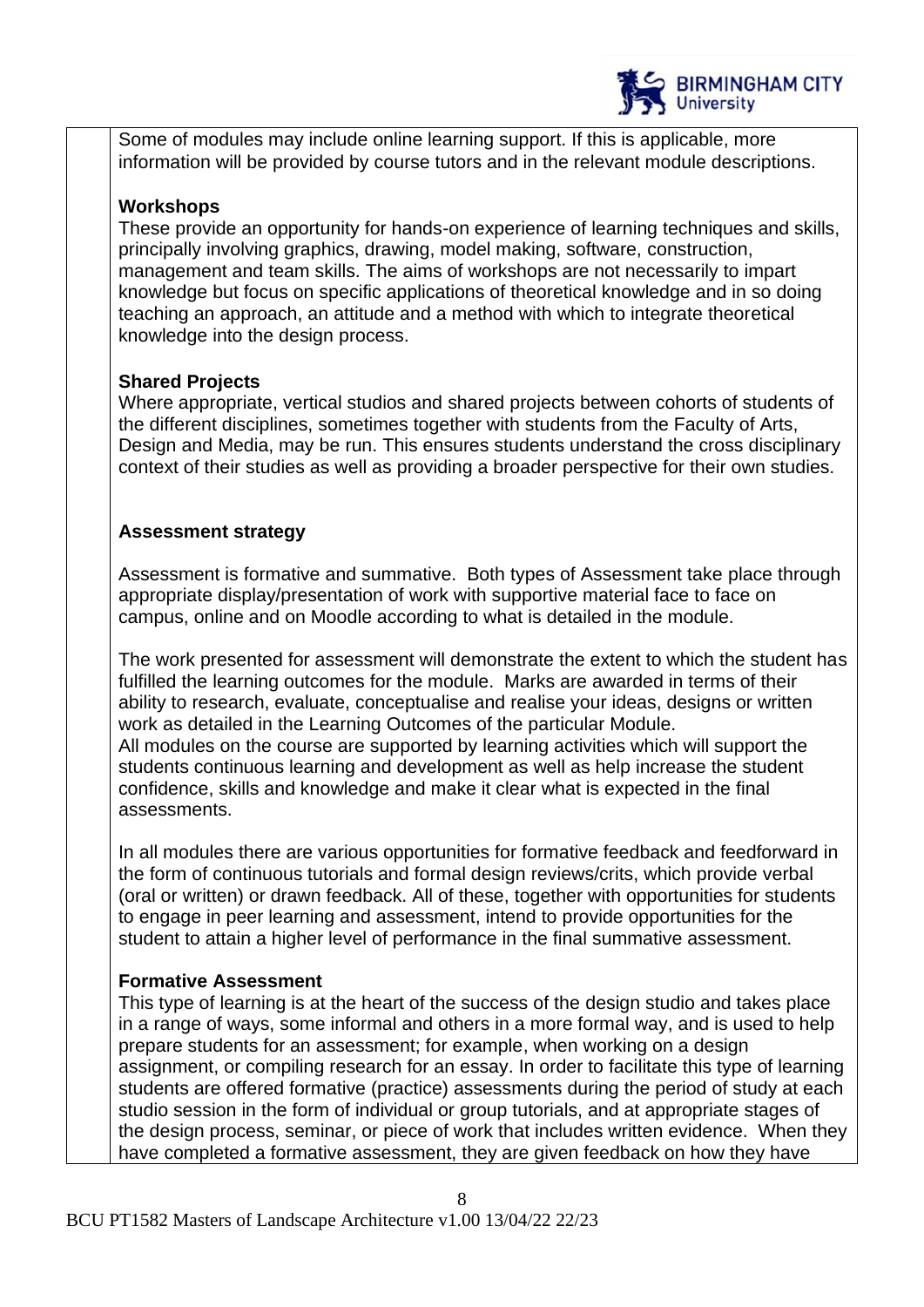

performed and guidance, typically referred to as feed-forward, on how they should next proceed with their learning.

#### **Summative Assessment**

The final Assessment which gives the mark for the Module is known as a Summative Assessment. Students will receive written feedback for each summative assessment. Summative assessment takes place by evaluating coursework, including specific design proposals for projects, supporting research and explanatory material, Seminar Papers, Presentations and critical review and research papers. Formative assessment may include self-evaluation and peer group tasks. There will also be opportunities for resit a failed module in accordance to the university regulations.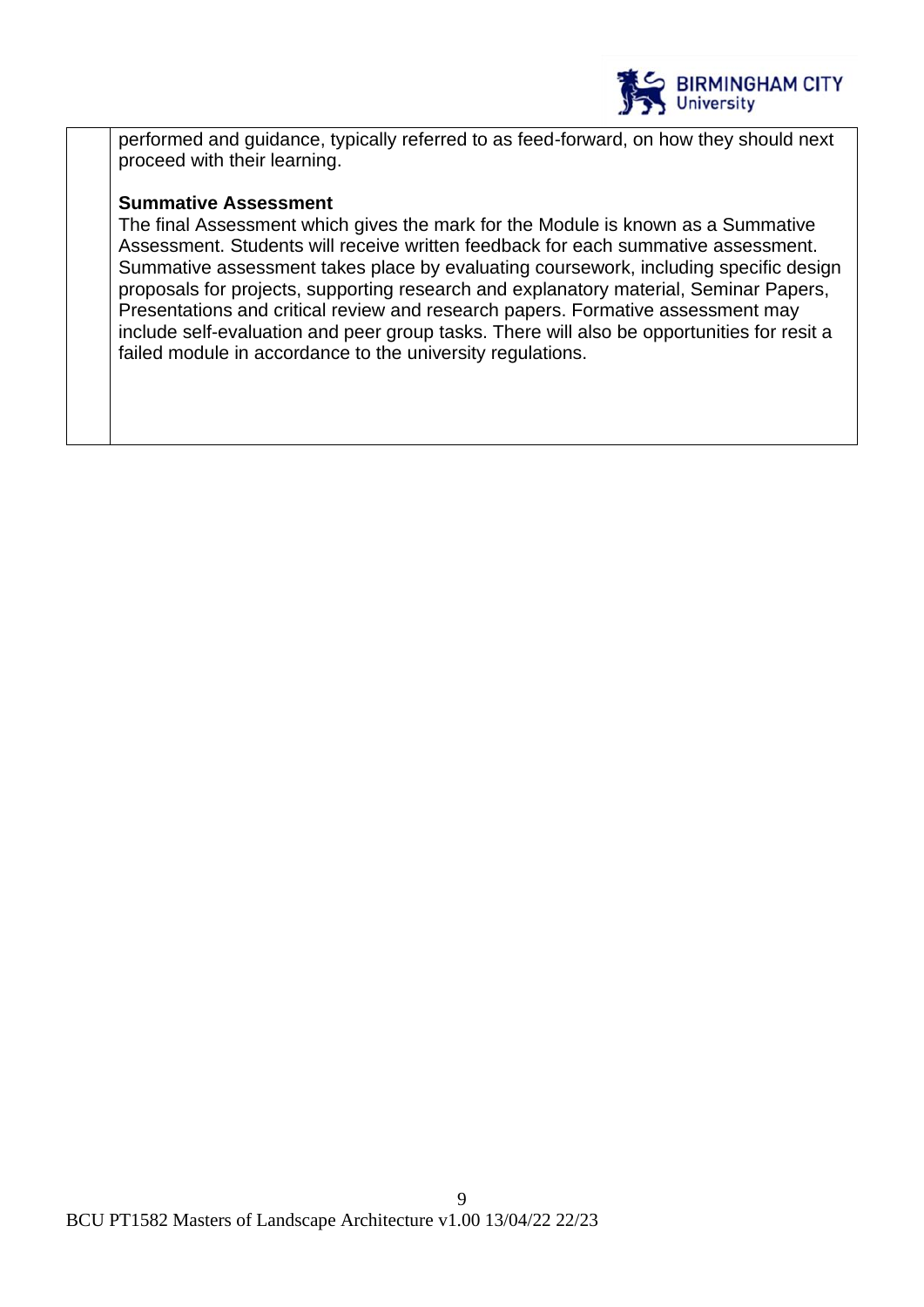

| <b>Module Code</b>          | <b>Module Name</b>                                                                                                                                                       | <b>Credit Value</b> |
|-----------------------------|--------------------------------------------------------------------------------------------------------------------------------------------------------------------------|---------------------|
| <b>Stage 1</b>              |                                                                                                                                                                          |                     |
| <b>LAN7350</b>              | <b>Visual Communication and Representational</b><br><b>Skills</b>                                                                                                        | 20                  |
| <b>LAN7351</b>              | <b>Designed Ecologies</b>                                                                                                                                                | 40                  |
| <b>LAN7340</b>              | <b>Designed Geographies</b>                                                                                                                                              | 40                  |
| <b>LAN7343</b>              | <b>Landscape Culture and Nature</b>                                                                                                                                      | 20                  |
| <b>Stage 2</b>              |                                                                                                                                                                          |                     |
| <b>LAN7348</b>              | <b>Design Theory and Practice</b>                                                                                                                                        | 40                  |
| <b>LAN7347</b>              | <b>Design for Climate Change</b>                                                                                                                                         | 40                  |
| <b>LAN7339</b>              | <b>Collaborative Practice (Co.Lab)</b>                                                                                                                                   | 20                  |
| <b>LAN7344</b>              | <b>Synthesis to Detail</b>                                                                                                                                               | 20                  |
| <b>LAN7345</b>              | <b>Thesis Design Project</b>                                                                                                                                             | 60                  |
| Level 6:<br>Level 6 module: | In order to qualify for the awards with Professional Placement, a student must<br>successfully complete all of the Level 7 modules listed above as well as the following |                     |
|                             | <b>Module Name</b>                                                                                                                                                       | <b>Credit Value</b> |
| <b>Module Code</b>          |                                                                                                                                                                          |                     |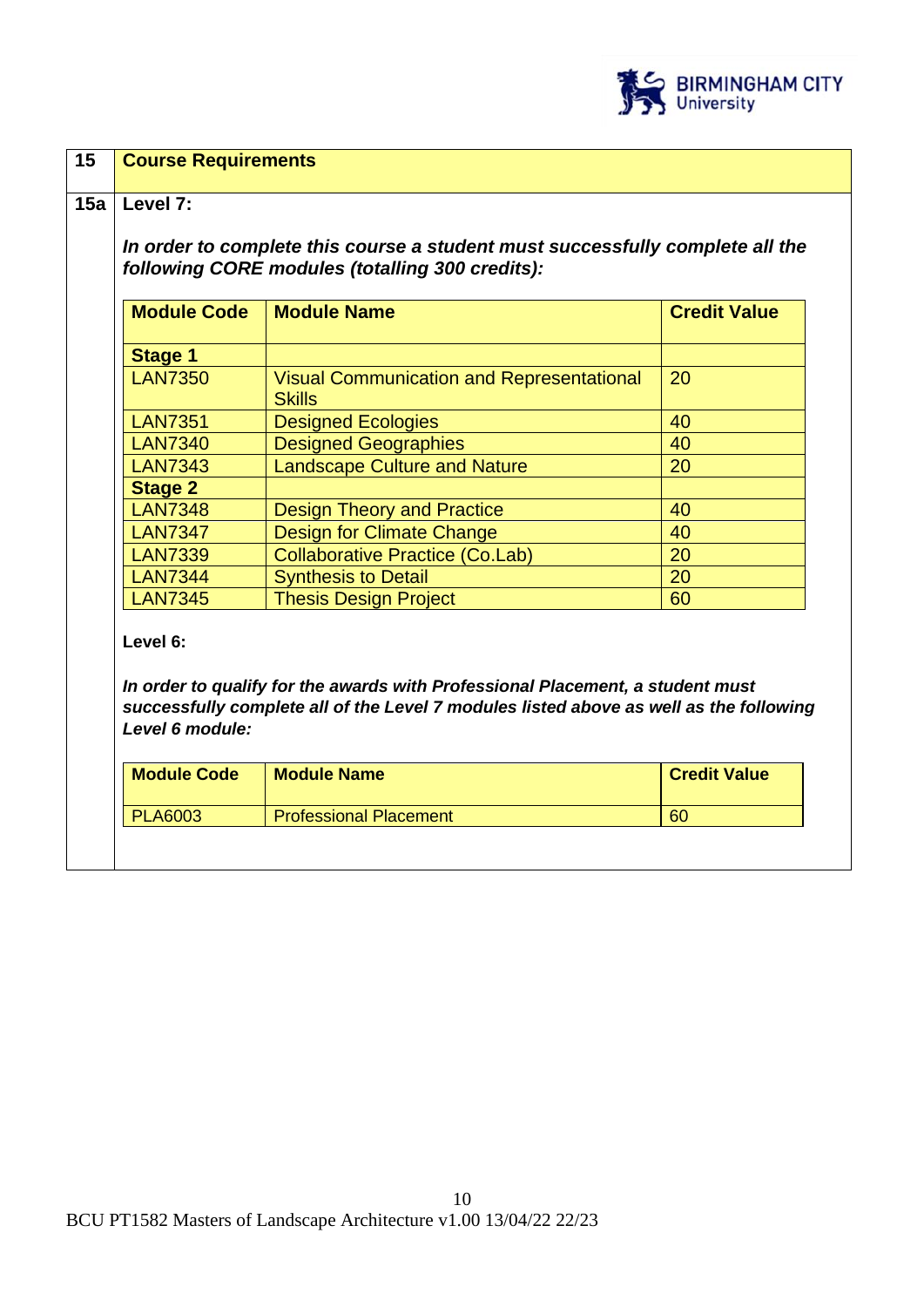

## **15b Structure Diagram**

# **Level 7 – Part-Time, September Start**

| YEAR 1 - STAGE 1                                                      |                                                                                           |  |
|-----------------------------------------------------------------------|-------------------------------------------------------------------------------------------|--|
| Semester 1                                                            | Semester 2                                                                                |  |
| Core                                                                  | Core                                                                                      |  |
| <b>LAN7351</b><br><b>Designed Ecologies</b><br>(40 Credits)           | <b>LAN7340</b><br><b>Designed Geographies</b><br>(40 Credits)                             |  |
| Core                                                                  | Core                                                                                      |  |
| <b>LAN7343</b><br><b>Landscape Culture and Nature</b><br>(20 Credits) | <b>LAN7350</b><br><b>Visual Communication and Representational Skills</b><br>(20 Credits) |  |

| <b>YEAR 2 - STAGE 2</b>                                             |                                                                          |  |
|---------------------------------------------------------------------|--------------------------------------------------------------------------|--|
| Semester 1                                                          | Semester 2                                                               |  |
| Core                                                                | Core                                                                     |  |
| <b>LAN7348</b><br><b>Design Theory and Practice</b><br>(40 Credits) | <b>LAN7339</b><br><b>Collaborative Practice (Co.LAB)</b><br>(20 Credits) |  |
|                                                                     | Core                                                                     |  |
|                                                                     | <b>LAN7344</b><br><b>Synthesis to Detail</b><br>(20 Credits)             |  |

| <b>YEAR 3 – STAGE 2</b>          |                              |            |  |
|----------------------------------|------------------------------|------------|--|
| Semester 1                       | Semester 2                   | Semester 3 |  |
| Core                             | Core                         |            |  |
| <b>LAN7347</b>                   | <b>LAN7345</b>               |            |  |
| <b>Design for Climate Change</b> | <b>Thesis DESIGN project</b> |            |  |
| (40 Credits)                     | (60 Credits)                 |            |  |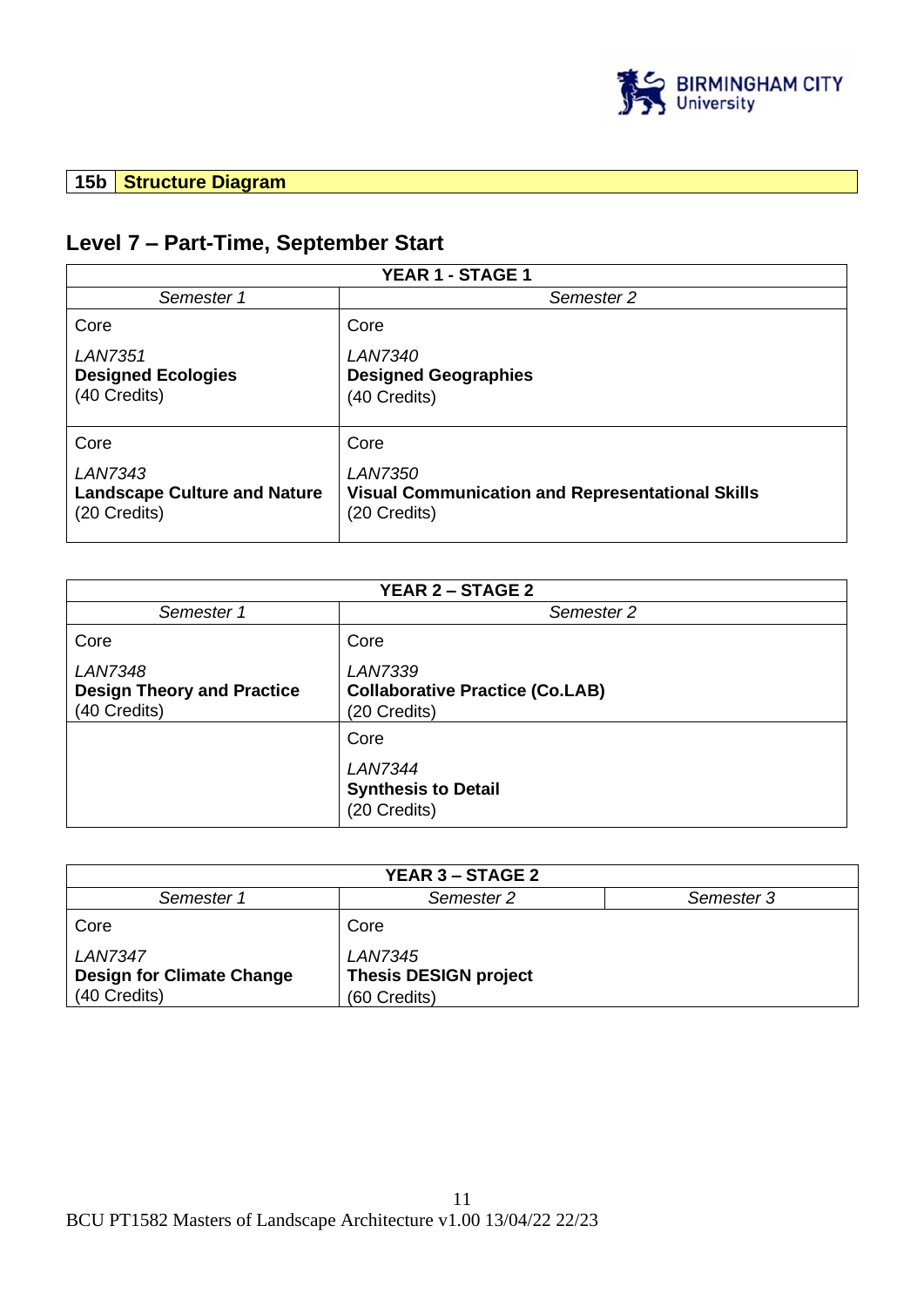

# **Level 7 – Full-Time, September Start**

| YEAR 1 - STAGE 1                                                      |                                                                                                     |  |
|-----------------------------------------------------------------------|-----------------------------------------------------------------------------------------------------|--|
| Semester 1                                                            | Semester 2                                                                                          |  |
| Core                                                                  | Core                                                                                                |  |
| <b>LAN7351</b><br><b>Designed Ecologies</b><br>(40 Credits)           | <b>LAN7340</b><br><b>Designed Geographies</b><br>(40 Credits)                                       |  |
| Core                                                                  | Core                                                                                                |  |
| <b>LAN7343</b><br><b>Landscape Culture and Nature</b><br>(20 Credits) | <b>LAN7350</b><br><b>Visual Communication and Representational</b><br><b>Skills</b><br>(20 Credits) |  |

| <b>YEAR 2 - STAGE 2</b>                                             |                                                                             |            |
|---------------------------------------------------------------------|-----------------------------------------------------------------------------|------------|
| Semester 1                                                          | Semester 2                                                                  | Semester 3 |
| Core                                                                | Core                                                                        |            |
| <b>LAN7348</b><br><b>Design Theory and Practice</b><br>(40 Credits) | <b>LAN7339</b><br><b>Collaborative Practice</b><br>(Co.LAB)<br>(20 Credits) |            |
| Core                                                                | Core                                                                        |            |
| <b>LAN7347</b><br><b>Design for Climate Change</b><br>(40 Credits)  | <b>LAN7344</b><br><b>Synthesis to Detail</b><br>(20 Credits)                |            |
|                                                                     | Core                                                                        |            |
|                                                                     | <b>LAN7345</b><br><b>Thesis DESIGN project</b><br>(60 Credits)              |            |

# **Level 7 – Full-Time, January Start**

| <b>YEAR 1 - STAGE 1</b>                                       |            |  |
|---------------------------------------------------------------|------------|--|
| Semester 2                                                    | Semester 3 |  |
| Core                                                          |            |  |
| <b>LAN7340</b><br><b>Designed Geographies</b><br>(40 Credits) |            |  |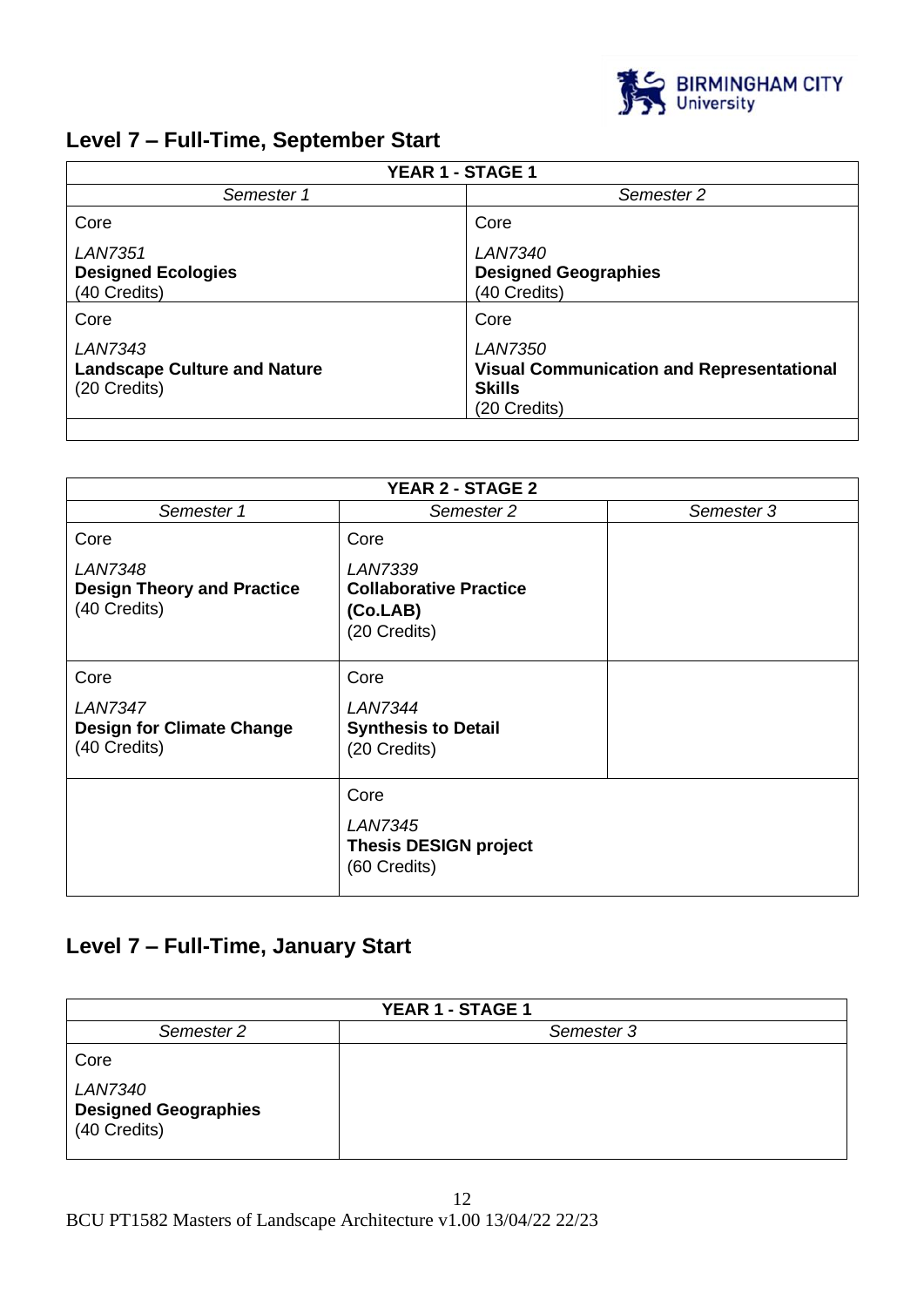

Core *LAN7350* **Visual Communication and Representational Skills** (20 Credits)

| <b>YEAR 2 - STAGE 1</b>                                        | <b>YEAR 2 - STAGE 2</b>                                                  |
|----------------------------------------------------------------|--------------------------------------------------------------------------|
| Semester 1                                                     | Semester 2                                                               |
| Core                                                           | Core                                                                     |
| <b>LAN7351</b><br><b>Designed Ecologies</b><br>(40 Credits)    | <b>LAN7339</b><br><b>Collaborative Practice (Co.LAB)</b><br>(20 Credits) |
| Core                                                           | Core                                                                     |
| LAN7343<br><b>Landscape Culture and Nature</b><br>(20 Credits) | <b>LAN7344</b><br><b>Synthesis to Detail</b><br>(20 Credits)             |

| <b>YEAR 3 - STAGE 2</b>                             |                                                |            |
|-----------------------------------------------------|------------------------------------------------|------------|
| Semester 1                                          | Semester 2                                     | Semester 3 |
| Core                                                | Core                                           |            |
| <b>LAN7347</b><br><b>Design for Climate Change</b>  | <b>LAN7345</b><br><b>Thesis DESIGN project</b> |            |
| (40 Credits)                                        | (60 Credits)                                   |            |
| Core                                                |                                                |            |
| <b>LAN7348</b><br><b>Design Theory and Practice</b> |                                                |            |
| (40 Credits)                                        |                                                |            |

## **Level 6 'with Professional Placement'**

After completion of your mode of study, there is option for 'MLA Landscape Architecture *with Professional Placement*'. An additional 60 credits at Level 6, with a 20 week professional placement.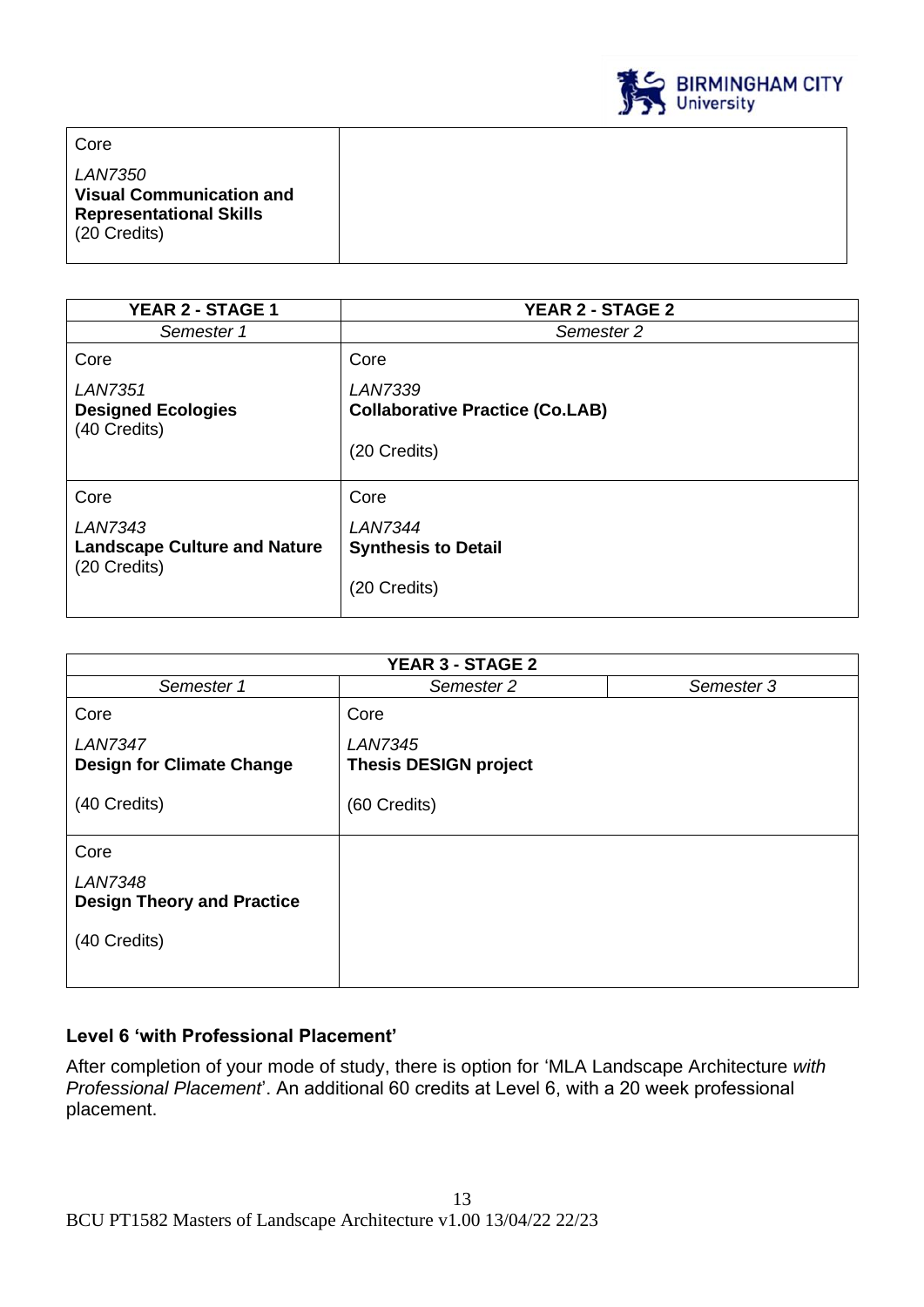

#### **16 Overall Student Workload and Balance of Assessment**

Overall student *workload* consists of class contact hours, independent learning and assessment activity, with each credit taken equating to a total study time of around 10 hours. While actual contact hours may depend on the optional modules selected, the following information gives an indication of how much time students will need to allocate to different activities at each level of the course.

- *Scheduled Learning* includes lectures, practical classes and workshops, contact time specified in timetable
- *Directed Learning* includes placements, work-based learning, external visits, on-line activity, Graduate+, peer learning
- *Private Study* includes preparation for exams

The *balance of assessment* by mode of assessment (e.g. coursework, exam and in-person) depends to some extent on the optional modules chosen by students. The approximate percentage of the course assessed by coursework, exam and in-person is shown below.

#### **Level 6 Workload**

#### **0% time spent in timetabled teaching and learning activity**

| <b>Activity</b>           | <b>Number of Hours</b>                                                                                               |
|---------------------------|----------------------------------------------------------------------------------------------------------------------|
| <b>Scheduled Learning</b> | <b>None</b>                                                                                                          |
| <b>Directed Learning</b>  | 20-week placement has to be completed working<br>to the business hours of the company (maximum<br>37 hours per week) |
| <b>Private Study</b>      | Included in work placement time                                                                                      |
| <b>Total Hours</b>        | 600 hours minimum excluding sickness and<br>holidays                                                                 |

#### **Balance of Assessment**

| <b>Assessment Mode</b> | Percentage |
|------------------------|------------|
| <b>Coursework</b>      | 100%       |
| Exam                   |            |
| In-Person              |            |

#### **Level 7**

#### **Workload**

#### **13.6% time spent in timetabled teaching and learning activity**

| <b>Activity</b>           | <b>Number of Hours</b>                |
|---------------------------|---------------------------------------|
| <b>Scheduled Learning</b> | 407                                   |
| <b>Directed Learning</b>  | 1856 from which 184h are DL in studio |
| <b>Private Study</b>      | 737                                   |
| <b>Total Hours</b>        | 3000                                  |

#### **Balance of Assessment**